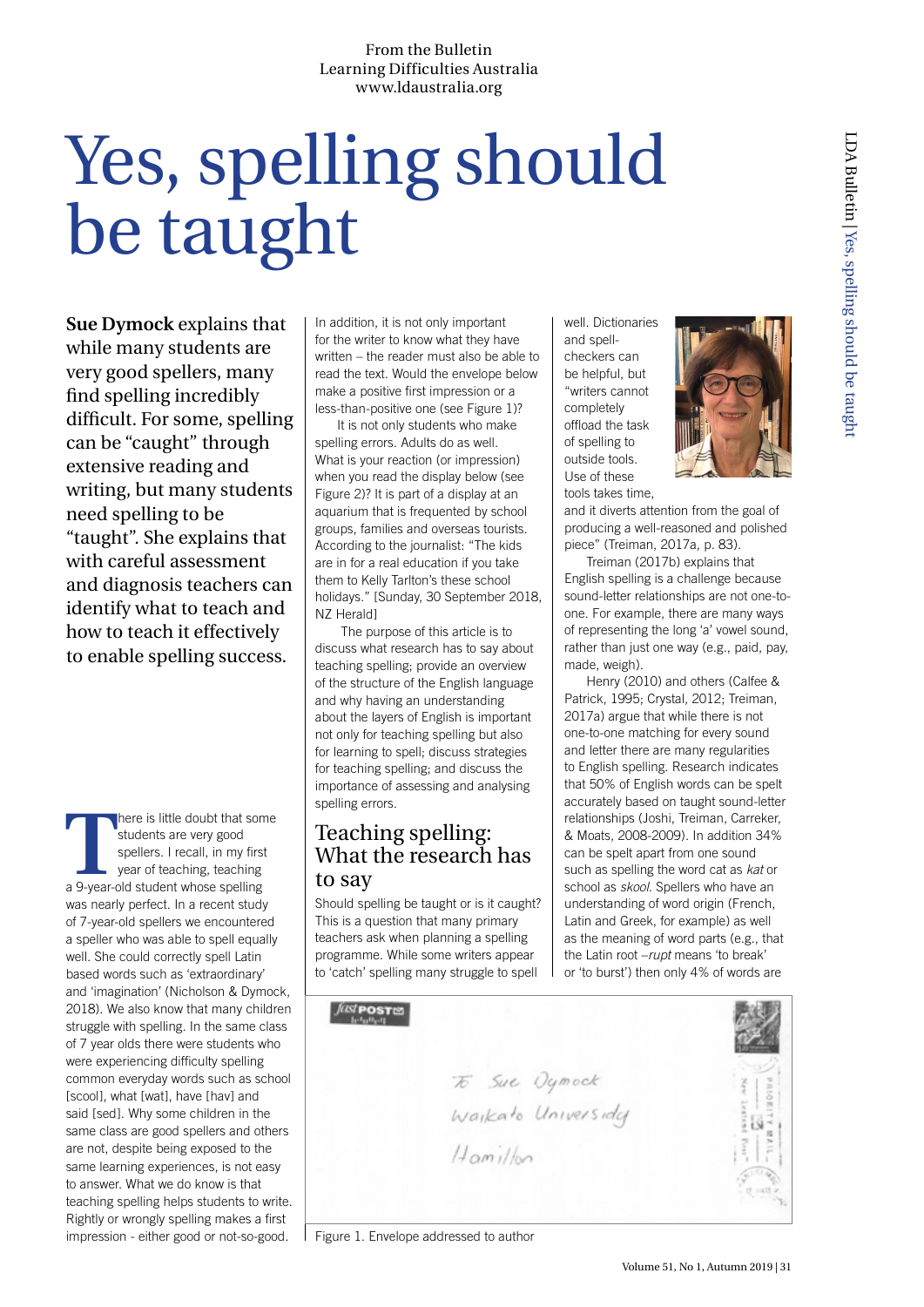

irregular (e.g., words such as *the*, *was*, *were*, *of*). Many irregular words are common everyday words that young spellers simply need to learn. The word 'the' is an irregular word and is the most common word in English writing. It is often the first word spellers are taught to spell.

Treiman and Kessler (2006) argue that a good speller is dependent upon a "statistical learning view" (p. 642). What this means is that knowledge about sounds and spellings requires an understanding of general rules *as well* as the way sounds are spelt in various contexts. Spellers build up knowledge about words through exposure – noticing the patterns in words.

Exposure to print is important for spelling but students also need to be explicitly taught how to spell. Graham and Santangelo's (2014) meta-analysis of over 50 studies on the teaching of spelling concluded that students benefit from spelling instruction. They found that more spelling instruction was better than less spelling instruction and better than no instruction at all. Equally important was that the gains made as the result of spelling instruction were maintained over time. Their analysis also found that teaching spelling was better than relying on spelling being 'caught'.

## The structure of the English language and why knowledge about the layers is important for teaching spelling and learning to spell

Nicholson and Dymock (2018) and others (Calfee & Patrick, 1995; Henry, 2010) suggest that in order to have an understanding of the English spelling

system spellers need to have an understanding of the history of English, including the layers of English.

The English language is characterised by three layers: Anglo-Saxon, Norman French which is embedded with the Romance-Latin layer, and Greek (see Figure 3).

**Anglo-Saxon layer.** The Anglo-Saxon layer is the largest layer of English. This layers consists of everyday words like *house, dog, bed, father, ship, chair,* and *room*. There are over 80 strategies spellers need to learn in order to spell Anglo-Saxon words. These include the 21 single consonants, consonant blends, consonant digraphs, short vowels, long vowels, *r-* and *l-* controlled vowels and vowel digraphs.

**Romance-Latin layer.** This layer of English is associated with academic

learning. Students begin encountering this layer from about the age of 9 when the content area becomes a key focus of learning. Latin-based words follow a different structure to words in the Anglo-Saxon layer. Latin-based words have a Latin root (e.g., *-rupt*) that carries the major meaning of the word; a prefix (e.g., *dis-*) and or a suffix (*-tion*): disruption.

**Greek layer.** This layer of English is the smallest layer and is associated with science, mathematics and philosophy. Greek based words are characterised by having two word parts (i.e., two Greek combining forms or two Greek roots) where each part carries equal meaning. Words such as *television, biology, cosmonaut,* and *agoraphobia* are from the Greek layer of English.

The spelling errors in Figure 2 are primarily Latin based words. The misspelt words are *expidition (expedition), indured (endured), expiditions (expeditions), accademic (academic), thier (their), and dissappeared (disappeared)*. Their is from the Anglo-Saxon layer (nonphonetic or irregular word) but the remainder are Latin based words indicating that spelling strategies should continue to be taught in upper primary school and beyond.

## Strategies for teaching spelling

There are many spelling strategies that are associated with each layer of English. Students who do not have an

#### Layers of the English Language



ROMANCE - Latin Technical, sophisticated words used primarily in more formal settings such as literature and textbooks.

#### ANGLO-SAXON

Common, everyday, down-to-earth words used frequently in ordinary situations and found in primary school reading books.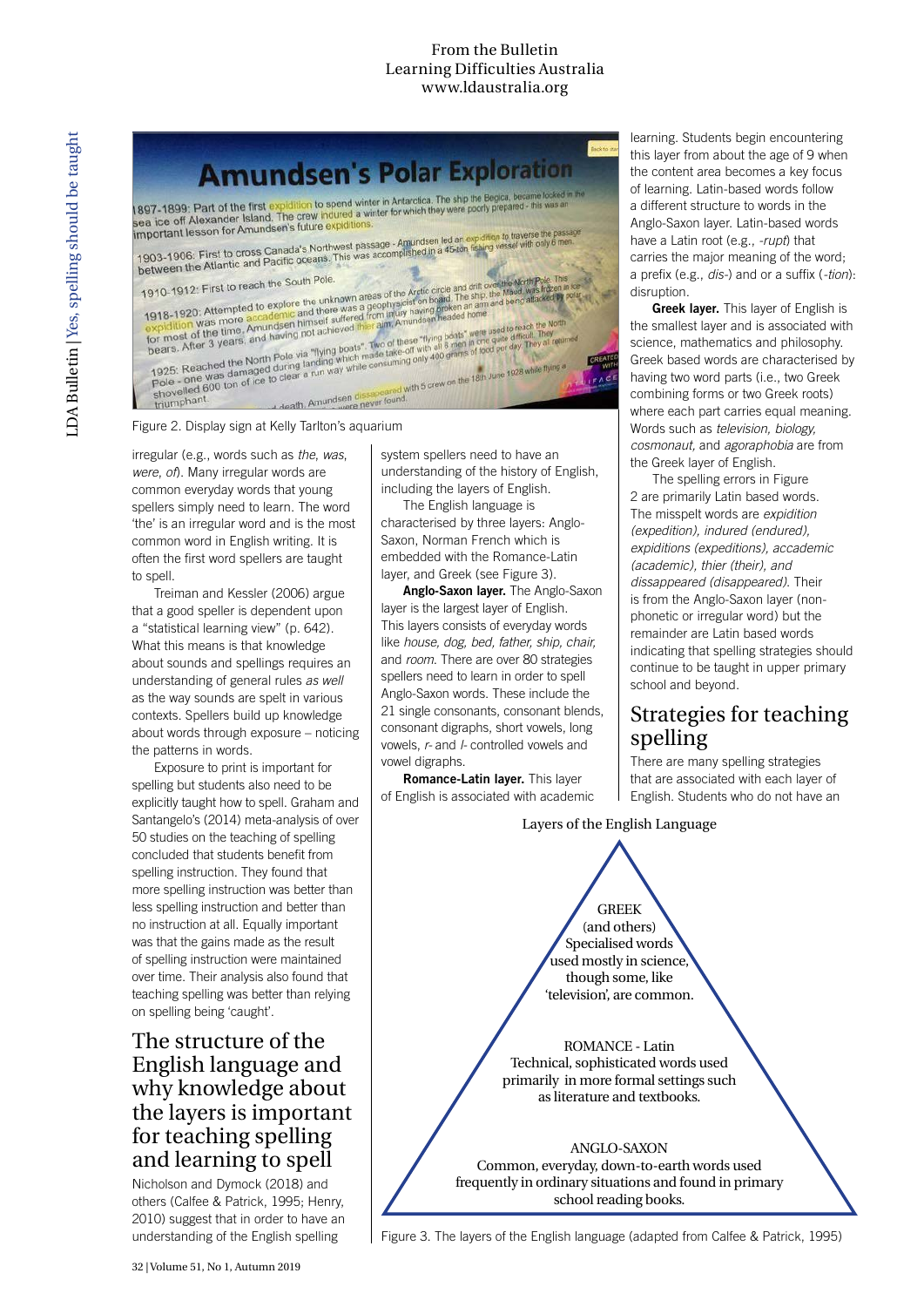understanding of the strategies need to be taught.

**Anglo-Saxon layer.** Beginning spellers need to learn the Big 10 Spelling Rules, or strategies (see Appendix 1, from Nicholson & Dymock, 2018).

**Latin layer.** Latin words consist of a Latin root and will also include a prefix, suffix or both. Teach students to identify the word parts (word analysis) – by identifying the prefix, Latin root, and suffix (syllable breaking or word-part breaking).

| 1.  | $+\alpha +$        |
|-----|--------------------|
| 2.  | $f^{\prime\prime}$ |
| 3.  | $\mu$ mq           |
| 4.  | PQP                |
| 5.  | Bak                |
| 6.  | 514                |
| 7.  | hay                |
| 8.  | $h$ et             |
| 9.  | KK                 |
| 10. | hat                |
| 11. | Pak                |
| 12. | $-49$              |
| 13. | VCH                |
| 14. | duk                |
| 15. | VQ                 |
| 16. | $Q_i \perp$        |
| 17. |                    |
| 18. |                    |

Figure 4. Invented Spelling Test (Year 3; 8 years 1 month)

- 1. Latin syllables or word parts are primarily closed or open syllables. A closed syllable follows a CVC, CCVC, CVCC, or CCCVC type pattern and the vowel is short. An open syllable is when the syllable ends in a vowel (e.g., *pre-* is an open syllable) and the vowel is long. Many Anglo-Saxon spelling strategies are also common in the Latin layer of English.
- 2. Many Latin roots are either closed syllables (as in *rupt*) or r- controlled vowel syllables (as in *port*).
- 3. Latin suffixes often contain vowel digraphs as in *–tion, -cian*, and *-sion*.
- 4. When adding suffixes the two main rules are doubling the consonant or not.
- 5. Some Latin prefixes are known as chameleons in that their spelling changes according to the first letter of the Latin root that follows. For example the prefix *in-* (meaning not) when added to the word legal becomes *il-* + legal (illegal).

**Greek layer.** Greek words have two equal parts (e.g., tele  $+$  scope  $=$ telescope). Both *tele-* and *–scope* carry the major meaning of the word *telescope*.

### … learning spelling patterns [is] a powerful strategy, better than simply memorizing lists of words.

Although there are some new spelling patterns associated with the Greek layer of English they do include many spelling patterns from the Anglo-Saxon layer. The more common Greek spelling patterns are ph for the /f/ sound as in the word *photograph*; ch for the /k/ sound as in the word *psychologist*; and the letter y for the short /i/ sound as in the word *gym*. The less common new spelling patterns found in Greek-based words are *mn* for the /n/ sound; *rh* for the /r/ sound; *pn* for the /n/ sound; and *ps* for the /s/ sound.

## Why assessing/ analysing spelling is important for teaching

Having an understanding of the spelling strategies and how to teach them is critical to being an effective spelling teacher (see Dymock & Nicholson, 2017). We found that teaching the spelling patterns of words enabled students to transfer their knowledge to

new words that had the same patterns. This makes learning spelling patterns a powerful strategy, better than simply memorising lists of words. The next step in determining what spelling strategies to teach is to assess and analyse spelling errors. From the analysis an instructional spelling programme can be developed. Figure 4 shows a completed Year 3 student's *Invented Spelling Test* (Tunmer & Chapman 1995). The student was aged 8 years 1 month. It is expected that most words on this test would be spelt correctly by the age of 8. An analysis of each spelling error helps the teacher to identify the next teaching steps.

The above student was able to spell 6 of the 18 words correctly. A score of 6/18 does not help the teacher determine what the speller knows nor the next teaching steps. However, an analysis of the spelling errors will identify what spelling strategies the speller knows and the ones that need to be taught. Table 1 provides an analysis of what the speller knows and what strategies the speller might like to learn. Note that there is a pattern to the writer's spelling errors. The student nearly always spells the /k/ sound with the letter *k* where the letter *c* or *ck* is needed (5 errors). Using the letter k as a default works as a temporary spelling but the student might like to learn how the /k/ sound is spelled with a k only if followed by e, i, or y. Also, the /k/ sound at the end of a word is usually spelled ck after a short vowel sound; k after a long vowel sound.

The student might like to learn about the consonant blend *nk* (one error); the silent e rule (also called split vowel digraph) (2 errors); vowel digraphs *ea* and *igh*; and doubling the final l in a single syllable word (three errors).

## Conclusion

Spelling is an important skill for written communication. Being able to spell well frees up mental energy so the writer can focus on the message they are wanting to convey. Teachers need to be able to analyse students' spelling - identifying what the speller knows and does not know, then teach the appropriate spelling strategies.

*Dr Sue Dymock is a senior lecturer at the School of Education, University of Waikato, Hamilton, New Zealand. Sue's research and teaching interests are in reading comprehension, vocabulary, reading difficulties, dyslexia and writing. Dr Dymock's*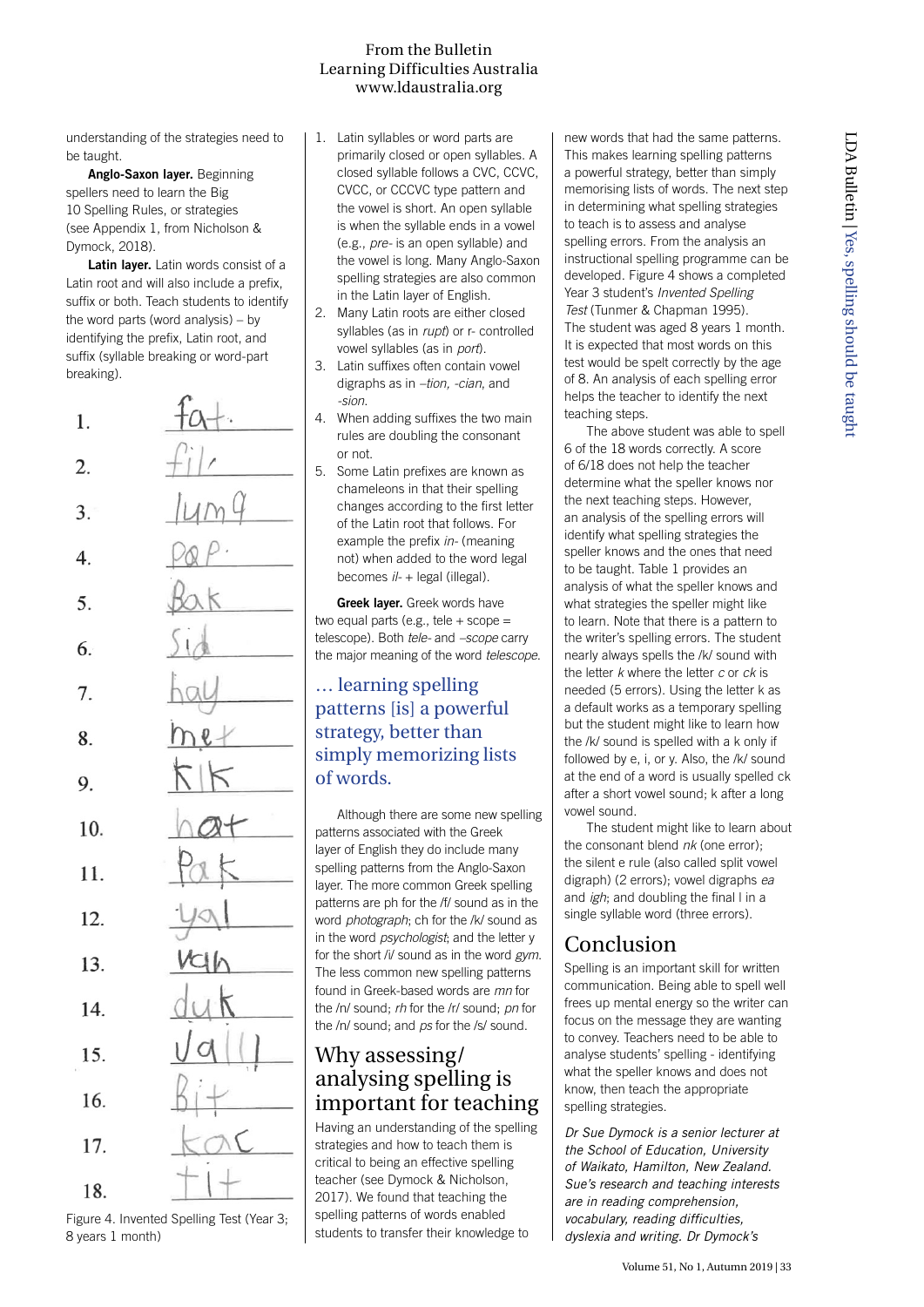| <b>Word</b> | <b>Spelling</b> | <b>Phonemes</b><br>correct order | What the student knows                                      | What the student needs<br>to learn                                                                         | <b>Big Spelling Rule</b><br>(Anglo-Saxon layer<br>of English) |
|-------------|-----------------|----------------------------------|-------------------------------------------------------------|------------------------------------------------------------------------------------------------------------|---------------------------------------------------------------|
| fil         | fill            | ✓                                | Beginning sound /f/<br>Short <i>i</i> vowel                 | Doubling rule for one<br>syllable word*                                                                    | 10                                                            |
| lum[p]      | lump            |                                  | Beginning sound /l/<br>Short u vowel                        | Letter orientation (letter p<br>was reversed)                                                              | n/a                                                           |
| bak         | bank            | X                                | Beginning sound /b/<br>Short a vowel sound                  | Final consonant blend<br>nk pattern                                                                        | 3                                                             |
| sid         | side            | J                                | Beginning sound /s/<br>End sound /d/                        | Silent e pattern for long<br>vowel sound                                                                   | 6                                                             |
| met         | meat            | J                                | Beginning sound /m/<br>End sound /t/                        | Vowel digraph pattern for<br>long vowel sound                                                              | $\overline{7}$                                                |
| kik         | kick            |                                  | Beginning sound /k/<br>Short <i>i</i> vowel sound           | Rule about when to spell<br>/k/ sound as either c, k,<br>or ck                                             | $\overline{4}$                                                |
| pak         | pack            |                                  | Beginning sound /p/<br>Short a vowel sound                  | Consonant digraph<br>pattern for final /k/ sound                                                           | $\overline{4}$                                                |
| yal         | yell            |                                  | Beginning sound /y/<br>Short a vowel sound                  | Doubling rule for one<br>syllable word *                                                                   | 10                                                            |
| duk         | duck            |                                  | Beginning sound /d/<br>Short u vowel sound                  | Consonant digraph<br>pattern for final /k/ sound                                                           | $\overline{4}$                                                |
| jaill       | jail            |                                  | Beginning sound /j/<br>Long ai vowel sound                  | Doubling rule for one<br>syllable word*                                                                    | 10                                                            |
| kac         | cake            |                                  | Knows how to spell each<br>sound with a plausible<br>letter | Rule about when to spell<br>/k/ sound as either c, k,<br>or ck<br>Silent e pattern for long<br>vowel sound | $\overline{c}$<br>6                                           |
| tit         | tight           | ✓                                | Beginning sound /t/<br>End sound /t/                        | Vowel digraph pattern -<br>igh only for small set of<br>words like fight, light etc.                       | $\overline{7}$                                                |

Note: \* The doubling rule also applies to single syllable words that end in the letters f, s, z, and I (e.g., staff, press, buzz and yell).

Table 1. Analysis of Invented Spelling Test (see Figure 4)

*two most recent co-authored books, published by NZCER Press, are The New Zealand Dyslexia Handbook (2015) and Writing for Impact: Teaching Students How to Write With a Plan and Spell Well (2018).* 

#### References

Calfee, R. C., & Patrick, C. L. (1995). *Teach our children well: Bringing K-12 education into the 21st century.* Stanford, CA: Stanford Alumni.

Crystal, D. (2012). *Spell it out: The singular story of English spelling.* London, England: Profile Books.

Dymock, S., & Nicholson, T. (2017). To what extent does children's spelling improve as a result of learning words with the look, say, cover, write, check, fix strategy compared with phonological spelling strategies? *Australian Journal of Learning Difficulties, 22*, 171-187. doi. 10.1080/19404158.2017.1398766

Graham, S., & Santangelo, T. (2014). Does spelling instruction makes students better spellers, readers, and writers: A meta-analytic review. *Reading and Writing, 27*, 1703-1743.

Henry, M. (2010). *Unlocking literacy: Effective decoding and spelling instruction* (2nd ed.). Baltimore, MD: Paul H. Brookes.

Joshi, M., Treiman, R., Carreker, S., & Moats, L. C. (2008-2009, Winter). How words cast their spell: Spelling is an integral part of learning the language, not a matter of memorization. *American Education*, 6-16, 42.

Nicholson, T., & Dymock, S. (2018). *Writing for impact: Teaching students how to write with a plan and spell well.*  Wellington, New Zealand: NZCER Press.

Treiman, R. (2017a). Learning to spell: Phonology and beyond. *Cognitive Neuropsychology, 34*(3-4), 83-93. Doi: 10.1080/02643294.2017.1337630

Treiman, R. (2017b). Learning to spell words: Findings, theories, and issues. *Scientific Studies of Reading, 21*(4), 265-276. Doi: 10.1080/10888438.2017.1296449

Treiman, R., & Kessler, B. (2006). Spelling as statistical learning: Using consonantal context to spell vowels. *Journal of Educational Psychology, 98*, 642-652.

Tunmer, W. E., & Chapman, J. (1995). *Invented spelling test.* Palmerston North: Massey University.